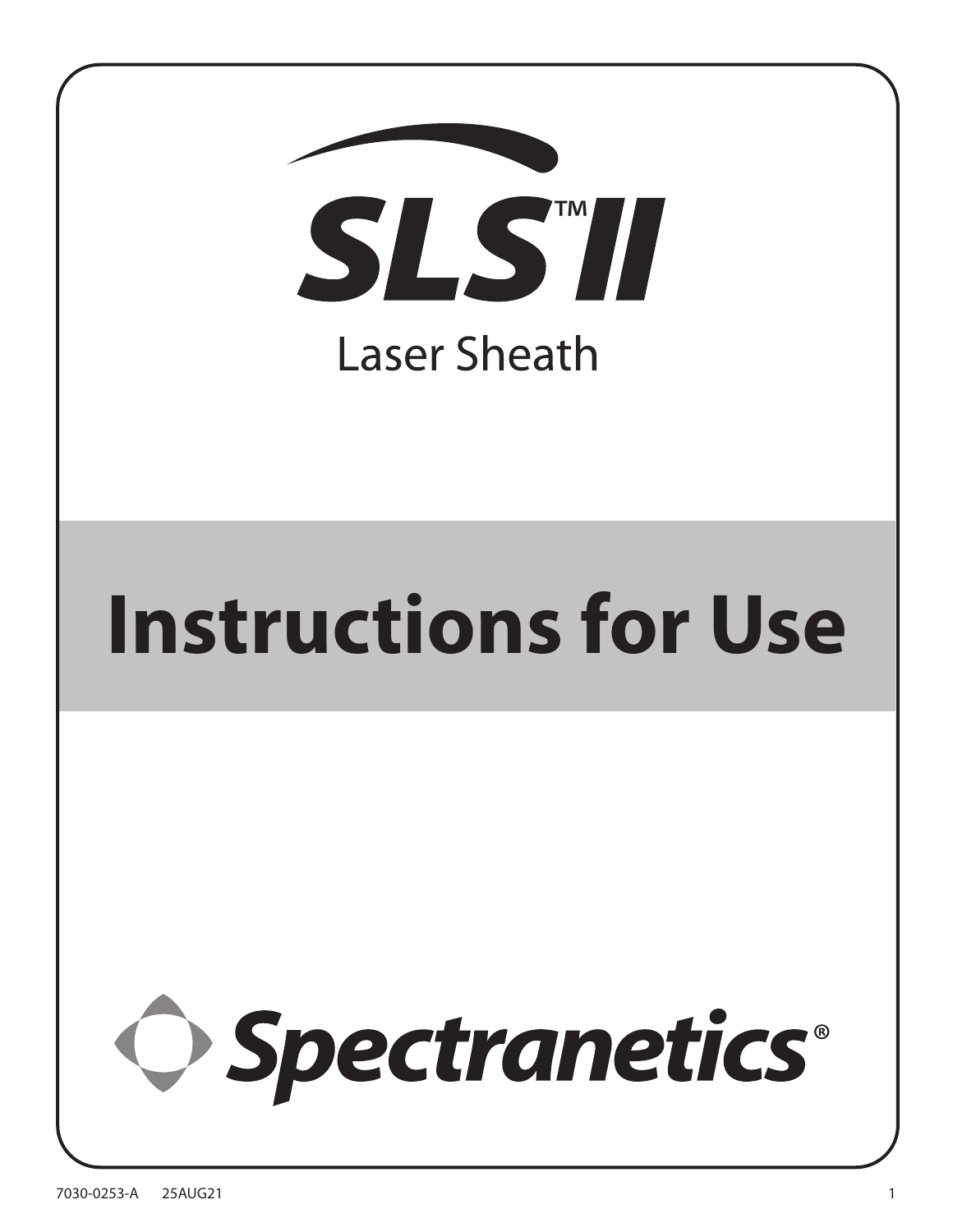# **Table of Contents**

| $\mathbf{1}$ . |  |
|----------------|--|
| 2.             |  |
| 3 <sub>1</sub> |  |
| 4.             |  |
| 5.             |  |
| 6.             |  |
| 7.             |  |
| 8.             |  |
| 9.             |  |
| 10.            |  |
| 11.            |  |
| 12.            |  |
| 13.            |  |

# **Caution: Federal (USA) law restricts this device to sale by or on the order of a physician with appropriate training.**

### **1. Description**

The Spectranetics Laser Sheath Kit includes a 12F, 14F, or 16F Laser Sheath, two Outer Sheaths, and a Fish Tape. The Laser Sheath is an intra-operative device used to free a chronically implanted pacing or defibrillator lead.

The laser sheath consists of optical fibers arranged in a circle, sandwiched between inner and outer polymer tubing. The fibers terminate at the distal end within a polished tip and at the proximal end within the coupler that mates with the excimer laser system. At the distal tip, the fibers are protected by inner and outer stainless steel bands, which form a radiopaque marker. The inner lumen of the device is designed to allow a pacing lead to pass through it, as the device slides over the lead towards the tip of the lead in the heart.

The laser sheath is designed for use only with the Spectranetics CVX-300® Excimer Laser System or the Philips Laser System. The multifiber laser sheaths transmit ultraviolet energy from the laser system to the tissue at the distal tip of the device. When the laser fires, a small amount of the tissue is ablated, thereby freeing the lead from overgrowth in a controllable fashion.

The laser sheath is used in conjunction with conventional lead extraction tools (e.g., locking stylets, outer sheaths).

The Spectranetics Outer Sheath is a 43 cm long single-lumen tubing designed to fit over the laser sheath. The tube is cut at a 45-degree angle on one end and the edges are beveled on both ends. The Outer Sheath is used during the extraction procedure as an introducer and to support and align the Laser Sheath. It is used as a conduit to remove the laser sheath with the extracted lead and can be used as a conduit to implant a new lead.

The Fish Tape is an accessory to assist in the loading of the laser sheath over an implanted lead. The Fish Tape is a stainless steel mandrel with a wire loop handle on one end and a closed wire hook on the other end.

# **2. Indications for Use**

The laser sheath is intended for use as an adjunct to conventional lead extraction tools in patients suitable for transvenous removal of chronically implanted pacing or defibrillator leads constructed with silicone or polyurethane outer insulation.

# **3. Contraindications**

Use of the Laser Sheath is contraindicated:

- When emergency thoracotomy with cardiopulmonary bypass can not be performed immediately in the event of a life threatening complication;
- When fluoroscopy is not available;
- In patients in whom superior venous approach cannot be used;
- When the proximal end of the pacing lead is not accessible to the operator;
- When the lead will not fit into the inner lumen of the laser sheath.

#### **4. Warnings**

Do not attempt to operate the Laser Sheath without the availability of conventional lead extraction tools.

The Laser Sheath should be used only by physicians who are experienced in pacing lead removal techniques using telescoping dilator sheaths. The laser system should be used only by physicians who have received adequate training (See Section 12.3).

Protective glasses are required when the laser is in use. Avoid eye or skin exposure to direct or scattered radiation. Refer to exposure label on the laser system.

Do not insert more than one Laser Sheath or Outer Sheath into a vein at a time. Severe vessel damage, including venous wall laceration requiring surgical repair, may occur.

Lead removal devices should be used only at institutions with emergency cardiac surgical capabilities and complication prevention and management protocols in place and routinely practiced. The recommendations for lead management of the Heart Rhythm Society' (HRS) and European Heart Rhythm Association<sup>2</sup> (EHRA) are strongly suggested.

The majority of adverse events observed in post market surveillance have involved the proximal coil of dual coil ICD leads in the SVC. Therefore, particular care must be taken when removing these leads. In addition, as with all extractions, a risk to benefit assessment for the removal of these leads should be considered for each patient.

<sup>1</sup> **Wilkoff B.L., et al. Transvenous Lead Extraction: Heart Rhythm Society Expert Consensus on Facilities, Training, Indications, and Patient Management. Heart Rhythm. July 2009.**

**<sup>2</sup> Deharo J.C., et al. Pathways for training and accreditation for transvenous lead extraction: a European Heart Rhythm Association position paper. Europace (2012) 14, 124-134.**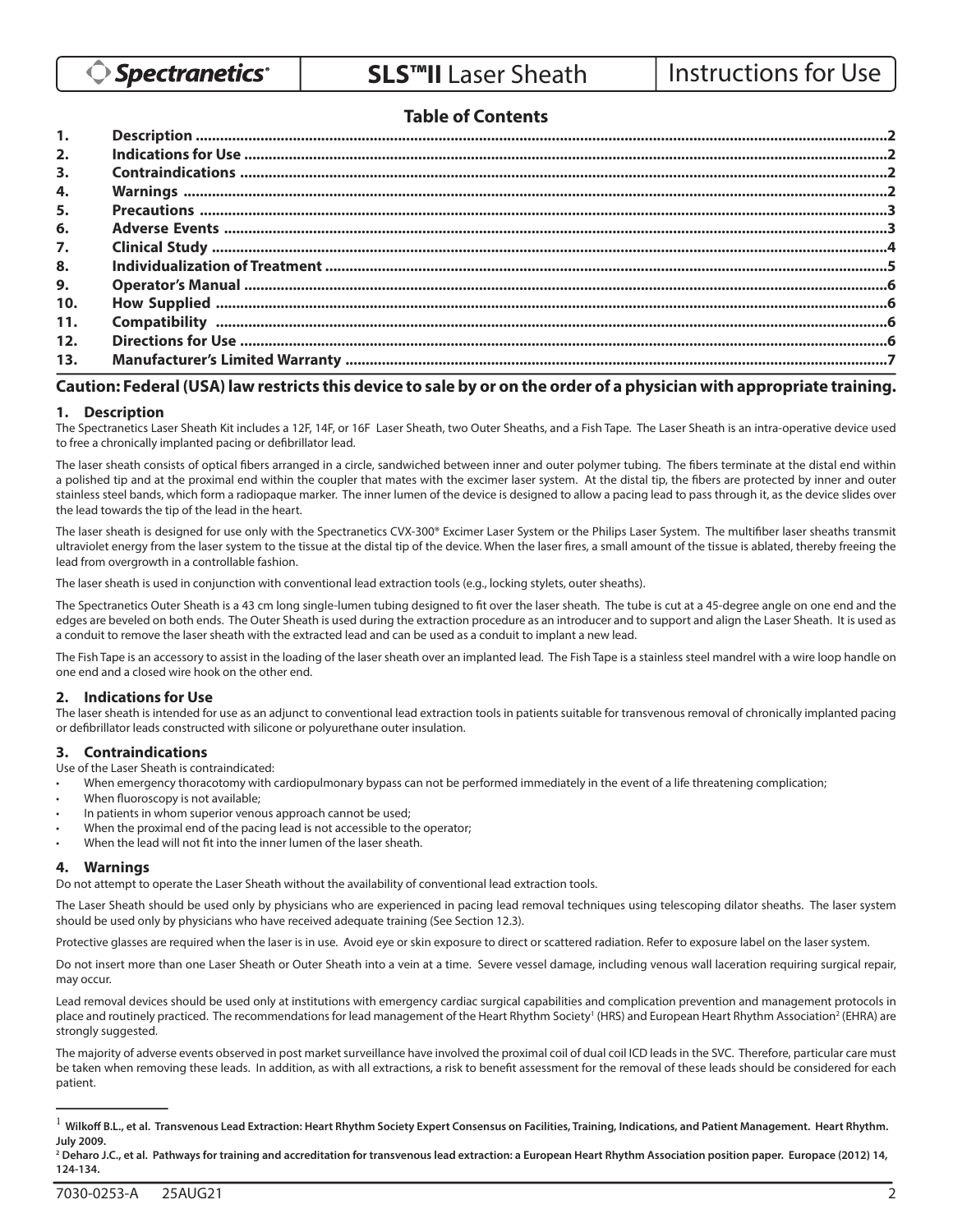# $\triangleright$  Spectranetics $\triangle$

**SLS™II** Laser Sheath Instructions for Use

Do not place the outer sheath tip at the SVC-atrial junction as it may damage this delicate area during subsequent procedures, e.g., moving the outer sheath, implanting a new lead.

Maintain appropriate traction on the lead being extracted during advancement of the laser sheath or outer sheath.

When marked calcification that moves with the lead to be extracted is seen on fluoroscopy, particularly in the atrium, the availability of immediate surgical assistance is paramount if a problem presents itself as a result of the extraction procedure. Also, an indication for thoracotomy removal of the lead(s) should be considered.

Do not advance the laser sheath any closer than 1 cm from the lead tip. Do not lase at the myocardium to free the lead tip.

This device is designated for use solely as a component of the Spectranetics CVX-300® Excimer Laser System or the Philips Laser System.

Adequate instructions for the safe installation of the Spectranetics CVX-300® Excimer Laser System and the Philips Laser System are provided in servicing information provided by Spectranetics and should be followed.

#### **5. Precautions**

Thoroughly review the package insert for conventional lead extraction tools before attempting to use the Laser Sheath.

**For single use only.** Do not resterilize and/or reuse.

DO NOT resterilize or reuse this device, as these actions can compromise device performance or increase the risk of cross-contamination due to inappropriate reprocessing.

Reuse of this single use device could lead to serious patient injury or death and voids manufacturer warranties.

Do not use the Laser Sheath:

- If the tamper-evident seal is broken;
- If the Laser Sheath has been damaged.

When the laser sheath is in the body, it should be manipulated only under fluoroscopic observation with radiographic equipment that provides high quality images.

#### **6. Adverse Events**

#### **6.1 Observed Adverse Events**

Adverse events observed for the 12F, 14F, and 16F Laser Sheaths in clinical studies are reported in Tables 1 and 2 below. Table 1 reports adverse event information from the 301-patient randomized study of lead removal with the 12F Device (LASER) and conventional lead extraction tools (Non-LASER). Table 2 reports adverse event information from a 180-patient registry study of lead removal with the 14F and 16F devices. Adverse event rates for the 12F device from the randomized study is included in Table 2 for comparison to the larger devices.

#### **Table 1. Acute Complications and Complications at 1-month**

All Randomized Patients (n=301) Laser Device: 12F

|                                  | LASER $(N=153)$ |                 | Non-LASER (N=148) |                       | <b>TOTAL (N=301)</b> |                 |
|----------------------------------|-----------------|-----------------|-------------------|-----------------------|----------------------|-----------------|
| <b>Complications - Acute</b>     | n               | $\%$            | n                 | $\%$                  | n                    | $\%$            |
| Perioperative Death              |                 | $0.7\%$         |                   |                       |                      | 0.3%            |
| Hemopericardium tamponade        |                 | $1.3\%$         |                   |                       |                      | $0.7\%$         |
| Hemothorax                       |                 | $0.7\%$         |                   |                       |                      | 0.3%            |
| <b>Complications - One Month</b> |                 | LASER $(N=145)$ |                   | Non-LASER ( $N=140$ ) |                      | $TOTAL (N=285)$ |
| Death                            |                 | $1.4\%$         |                   | $0.7\%$               |                      | 1.1%            |
| Complications - any              |                 | 2.8%            |                   | $2.1\%$               |                      | 2.5%            |
| Pain at cut-down site            |                 | $0.7\%$         |                   | $0.0\%$               |                      | 0.4%            |
| Arm swelling                     |                 | $0.7\%$         |                   | $0.7\%$               |                      | $0.7\%$         |
| Infection                        |                 | $0.7\%$         |                   | $0.7\%$               |                      | $0.7\%$         |
| SVC thrombosis                   | $\Omega$        | $0.0\%$         |                   | $0.7\%$               |                      | $0.4\%$         |
| Tricuspid regurgitation          |                 | $0.7\%$         |                   | $0.0\%$               |                      | 0.4%            |

#### **Table 2. Acute Complications and Complications at 1-month** Laser-Treated Patients: 14F, 16F, and 12F Devices

|                                  |                          | $14F (N=97)$ | $16F (N=83)$ |         | $12F (N=153)$  |         | <b>TOTAL (N=333)</b> |      |
|----------------------------------|--------------------------|--------------|--------------|---------|----------------|---------|----------------------|------|
| <b>Complications - Acute</b>     | n                        | $\%$         | n            | $\%$    | n              | $\%$    | n                    | $\%$ |
| Perioperative Death              | $\overline{2}$           | 2.1%         |              | $1.2\%$ |                | $0.7\%$ | 4                    | 1.2% |
| Hemopericardium tamponade        | 3                        | 3.1%         | 3            | 3.6%    | 2              | 1.3%    | 8                    | 2.4% |
| Hemothorax                       | 0                        | 0%           | 0            | 0%      |                | $0.7\%$ |                      | 0.3% |
| Perforation                      | $\Omega$                 | $0\%$        |              | $1.2\%$ | $\Omega$       | $0\%$   |                      | 0.3% |
| Other                            |                          | 1.0%         |              | 1.2%    | $\Omega$       | $0\%$   | $\mathfrak{p}$       | 0.6% |
|                                  | 14F (N=78)               |              | $16F (N=72)$ |         | 12F (N=145)    |         | <b>TOTAL (N=295)</b> |      |
| <b>Complications - One Month</b> | n                        | $\%$         | n            | $\%$    | n              | $\%$    | n                    | $\%$ |
| Death                            |                          | $1.3\%$      | $\Omega$     | 0%      | $\overline{2}$ | 1.4%    | 3                    | 1.0% |
| Complications - any              | $\overline{\phantom{0}}$ | 2.6%         | $\Omega$     | 0%      | 4              | 2.8%    | 6                    | 2.0% |
| Pain at cut-down site            | $\Omega$                 | 0%           | 0            | 0%      |                | $0.7\%$ |                      | 0.3% |
| Arm swelling                     |                          | $1.3\%$      | $\Omega$     | 0%      |                | $0.7\%$ | っ                    | 0.7% |
| Infection                        | 0                        | $0\%$        | 0            | 0%      |                | $0.7\%$ |                      | 0.3% |
| Tricuspid regurgitation          | 0                        | 0%           | 0            | 0%      |                | $0.7\%$ |                      | 0.3% |
| Phlebitis                        |                          | $1.3\%$      | $\Omega$     | 0%      | $\Omega$       | 0%      |                      | 0.3% |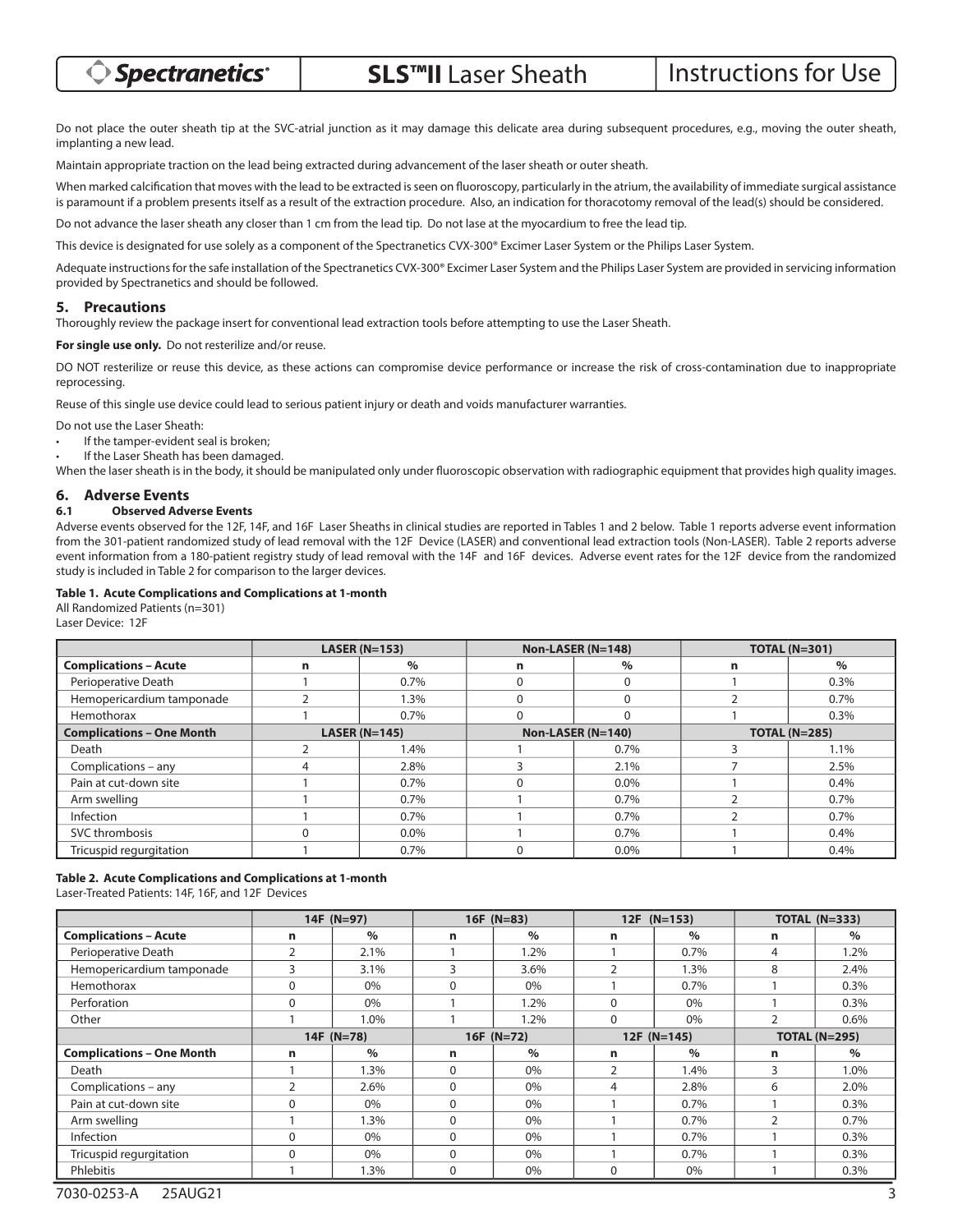#### **6.2 Potential Adverse Events**

The following adverse events or conditions may also occur during lead extraction with the Laser Sheath, but were not observed during the clinical study (listed in alphabetical order):

- bacteremia
- low cardiac output
- migration of lead fragments
- migration of vegetation
- myocardial avulsion / perforation
- premature ventricular contractions
- pulmonary embolism
- **stroke**
- venous avulsion / perforation
- ventricular tachycardia

#### **7. Clinical Study**

The Laser Sheaths in these studies were used with the CVX-300® Excimer Laser System. The Philips Laser System provides the same output and operates at the same parameters as the CVX-300® Excimer Laser System; therefore, no new clinical data has been collected for the Laser Sheath with the Philips Laser System.

#### **7.1 Randomized Trial**

Purpose: The use of standard tools (NonLASER) only (locking stylets, polymer and stainless steel sheaths, grips, snares, etc.) to explant chronically implanted pacing and defibrillator leads was compared to standard tools plus the 12F laser sheath (LASER). The primary effectiveness measure was the proportion of complete extractions (per lead basis). The primary safety measure was complication rate (per patient basis).

**Methods:** Patients with mandatory or necessary indications for lead removal and with the targeted lead implanted at least one year prior were randomized into the LASER or NonLASER groups in nine US centers between 11/95 and 10/96. The primary endpoint was reached if the lead was completely explanted. If the lead fractured, leaving the tip and possibly a portion of the conductor in the patient, the removal was judged a "partial success." The extraction was judged a procedural failure if any of five events occurred: change to femoral or transatrial approach, failure to gain venous entry, failure of sheaths to pass a binding site, lead breakage, or onset of complication. A crossover from NonLASER tools to laser tools was allowed after failure. Crossover patients were analyzed separately. Procedure time, defined as wall-clock time from the moment sheaths were applied until an endpoint was reached, was also recorded.

**Description of Patients:** 365 patients were enrolled. Five patients were found to meet exclusion criteria after enrollment and were disqualified from the study before any treatment was administered; thus 360 patients were treated. 59 nonrandomized patients were enrolled for investigator training. The remaining 301 patients (with 465 leads) presented with mandatory or necessary indications for lead removal. Mean patient age was 65 years (range 4 to 94) with 36% females and mean implant duration of 67 months (range 1 to 286). Patient characteristics were similar between the two randomized groups.

#### **Results:**

#### **Table 3. Principal Effectiveness and Safety Results**  Laser vs. Non-Laser

| <b>Effectiveness: Leads</b>     |                | Laser                 |                       |                |                         |                   | <b>Non-Laser</b>            | Difference In             |                                 |
|---------------------------------|----------------|-----------------------|-----------------------|----------------|-------------------------|-------------------|-----------------------------|---------------------------|---------------------------------|
| $\tilde{}$                      | N              | Complete              | <b>Partial</b>        | <b>Failure</b> | N                       | Complete          | <b>Partial</b>              | <b>Failure</b>            | <b>Failure</b><br>[95% CI]      |
| Of First Treatment              | 244            | 230<br>$(94.3\%)$     | 6<br>(2.4%)           | 8<br>$(3.3\%)$ | 221                     | 142<br>$(64.2\%)$ | 4<br>(1.9%)                 | 75<br>(33.9%)             | $-29.8\%$ *<br>$[-23\%, -36\%]$ |
| Of Crossover Treatment          | $\tilde{}$     | $\tilde{}$            | $\sim$                | $\sim$         | 72                      | 63<br>(87.5%)     | 3<br>$(4.2\%)$              | 6<br>$(8.3\%)$            | $\tilde{}$                      |
| Of Final Treatment              | 244            | 230<br>$(94.3\%)$     | 6<br>$(2.4\%)$        | 8<br>$(3.3\%)$ | 221                     | 205<br>$(92.8\%)$ | $\overline{7}$<br>$(3.1\%)$ | 9<br>$(4.1\%)$            | $-0.8%$<br>$[-2.8\%, 4.2\%]$    |
| <b>Total Proc. Time</b>         | 244            | 11.2                  | $±13.9$ min           | $\sim$         | 221                     | 14.2              | $\pm$ 21.6 min              | $\sim$                    | $-3.05*$<br>$[-3.12,-2.97]$     |
| <b>Safety Results: Patients</b> | N <sup>a</sup> |                       | Laser                 |                | N <sub>b</sub>          |                   | <b>Non-Laser</b>            |                           | <b>Difference</b>               |
| <b>Acute Complications</b>      | 218            |                       | 3 (1.4%) [0.3%, 4.0%] |                | 83                      |                   | $0(0.0\%)$ [0.0%, 4.4%]     |                           | 1.4%<br>$[-0.2\%, 2.9\%]$       |
| Complications 1mo.              | 218            | 6 (2.8%) [1.0%, 5.9%] |                       | 83             | 1 (1.2%) [0.0%, 6.5%]   |                   |                             | 1.5%<br>$[-1.7\%, 4.7\%]$ |                                 |
| Death, perioperative            | 218            | 1 (0.5%) [0.0%, 2.5%] |                       | 83             | $0(0.0\%)$ [0.0%, 4.4%] |                   |                             | 0.5%<br>$[-0.3\%, 1.1\%]$ |                                 |
| Death 1mo.                      | 218            |                       | 2 (0.9%) [0.1%, 3.3%] |                | 83                      |                   | 1 (1.2%) [0.0%, 6.5%]       |                           | $-0.3%$<br>$[-3.0\%, 2.4\%]$    |

Total Proc. Time (mean  $\pm$  s.d.) = procedure time for First Treatment + time for Crossover Treatment (if any)

CI = Confidence intervals via binomial approximation (Effectiveness) or exact binomial method (Safety)

\* = difference statistically significant (p < 0.001) by Chi-Square with continuity correction, or t-test

<sup>a</sup> includes patients randomized to LASER plus Crossover patients

**bincludes patients randomized to NonLASER less Crossover patients** 

Difference = LASER-NonLASER; SEM = sqrt(p1\*q1/n1 + p2\*q2/n2); 95% CI = Diff  $\pm$  1.96\*SEM

#### **7.2 Registry Trial**

**Purpose:** Registry usage of the 14F and 16F laser sheaths to explant chronically implanted pacing and defibrillator leads was compared to the outcomes of the 12F laser sheath randomized study. Primary effectiveness measure was the proportion of complete extractions (per lead). The primary safety measure was complication rate (per patient).

**Methods:** Patients with mandatory or necessary indications for lead removal and with the targeted lead implanted at least one year prior were treated at 32 US centers between 6/97 and 2/98. The primary endpoint was reached if the lead was completely explanted. If the lead fractured, leaving the tip and possibly a portion of the conductor in the patient, the removal was judged a "partial success." The extraction was judged a procedural failure if any of four events occurred: change to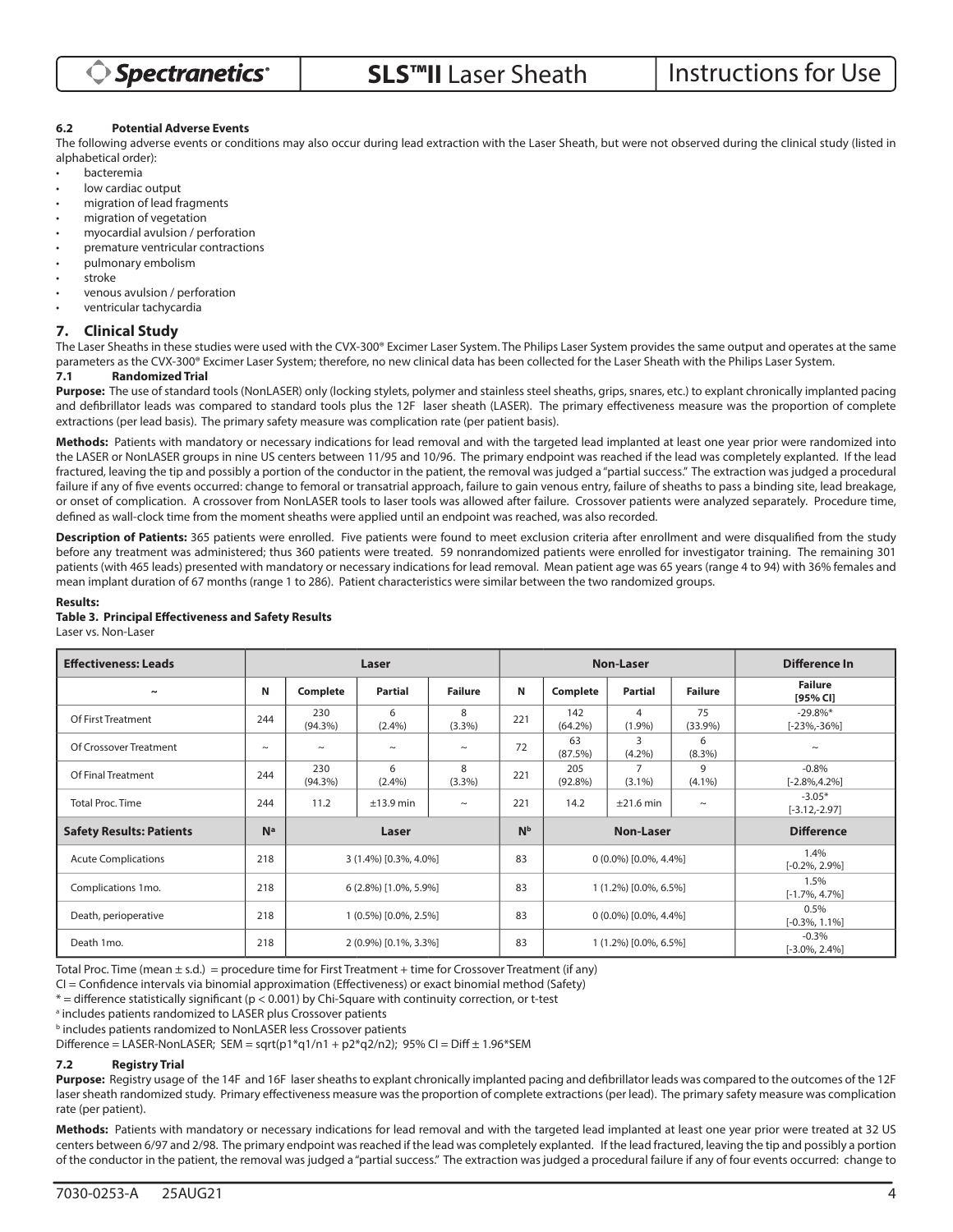femoral or transatrial approach, failure to gain venous entry, failure of sheaths to pass a binding site, or onset of complication. Procedure time, defined as wall-clock time from the moment sheaths were applied until an endpoint was reached, was also recorded.

**Description of Patients:** 180 registry patients were enrolled and treated (97 for 14F , 83 for 16F ). Mean patient age for the 14F group was 69 years (range 13 to 86) with 57% males; this did not differ significantly from the 12F randomized group. Implant duration of leads treated with the 14F device was significantly longer than the control group (85 ± 50 months vs. 65 ± 42 months). For the 16F group mean patient age was 62 years (range 9 to 85) with 77% males; these values were also not significantly different from the control group. Implant duration of leads treated with the 16F device was 68 ± 60 months and was not significantly different from the control group.

#### **Results:**

#### **Table 4. Principal Effectiveness and Safety Results**

14F vs. 12F

| <b>Effectiveness: leads</b> | N                            | <b>Complete</b> | <b>Partial</b>   | <b>Failure</b>             |                       |
|-----------------------------|------------------------------|-----------------|------------------|----------------------------|-----------------------|
| Outcome                     | 164                          | 142 (86.6%)     | 12 (7.3%)        | $10(6.1\%)$                |                       |
| Safety: patients            | N                            | <b>Observed</b> |                  | <b>Confidence Interval</b> |                       |
| <b>Acute Complications</b>  | 97                           | $4(4.1\%)$      |                  | $[0.2\%, 8.1\%]$           |                       |
| Complications, 1 mo.        | 78                           | $2(2.6\%)$      |                  | $[0.0\%, 6.1\%]$           |                       |
| Death, perioperative        | 97                           | $2(2.1\%)$      |                  | $[0.0\%, 4.9\%]$           |                       |
| Death, 1 mo.                | 78                           | $1(1.3\%)$      | $[0.0\%, 3.8\%]$ |                            |                       |
|                             | <b>Difference in Failure</b> |                 |                  |                            |                       |
| <b>Effectiveness: leads</b> | N                            | <b>Complete</b> | <b>Partial</b>   | <b>Failure</b>             | [95% CI]              |
| Outcome                     | 244                          | 230 (94.3%)     | 6(2.5%)          | $8(3.3\%)$                 | 2.8% [-1.5%, 7.1%]    |
| Safety: patients            | N                            | <b>Observed</b> |                  | <b>Confidence Interval</b> | Difference[95% CI]    |
| <b>Acute Complications</b>  | 218                          | $3(1.4\%)$      | $[0.3\%, 4.0\%]$ |                            | 2.7% [-2.2%, 7.7%]    |
| Complications, 1 mo.        | 218                          | $6(2.8\%)$      | $[1.0\%, 5.9\%]$ |                            | 1.6% [-2.1%, 5.3%]    |
| Death, perioperative        | 218                          | $1(0.5\%)$      | $[0.0\%, 2.5\%]$ |                            | 1.6% [-2.1%, 5.3%]    |
| Death, 1 mo.                | 218                          | $2(0.9\%)$      |                  | $[0.1\%, 3.3\%]$           | $0.4\%$ [-3.3%, 4.0%] |

#### **Table 5. Principal Effectiveness and Safety Results**

16F vs. 12F

| <b>Effectiveness: leads</b> | N   | <b>Complete</b> | Partial          | <b>Failure</b>             |                             |
|-----------------------------|-----|-----------------|------------------|----------------------------|-----------------------------|
| Outcome                     | 97  | 86 (88.7%)      | $2(2.1\%)$       | $9(9.3\%)$                 |                             |
| Safety: patients            | N   | <b>Observed</b> |                  | <b>Confidence Interval</b> |                             |
| <b>Acute Complications</b>  | 83  | $5(6.0\%)$      |                  | $[0.9\%, 11.1\%]$          |                             |
| Complications, 1 mo.        | 72  | $0(0.0\%)$      |                  | $[0.0\%, 0.0\%]$           |                             |
| Death, perioperative        | 83  | $1(1.2\%)$      |                  | $[0.0\%, 3.6\%]$           |                             |
| Death, 1 mo.                | 72  | $0(0.0\%)$      | $[0.0\%, 0.0\%]$ |                            |                             |
|                             | 12F |                 |                  |                            |                             |
| <b>Effectiveness: leads</b> | N   | <b>Complete</b> | Partial          | <b>Failure</b>             | [95% CI]                    |
| Outcome                     | 244 | 230 (94.3%)     | $6(2.5\%)$       | $8(3.3\%)$                 | $6.0\%$ [-0.2%, 12.2%]      |
| Safety: patients            | N   | <b>Observed</b> |                  | <b>Confidence Interval</b> | Difference[95% CI]          |
| <b>Acute Complications</b>  | 218 | $3(1.4\%)$      |                  | $[0.3\%, 4.0\%]$           | 4.6% [-1.5%, 10.8%]         |
| Complications, 1 mo.        | 218 | $6(2.8\%)$      | $[1.0\%, 5.9\%]$ |                            | $-2.8\%$ [ $-5.8\%$ , 0.3%] |
| Death, perioperative        | 218 | $1(0.5\%)$      | $[0.0\%, 2.5\%]$ |                            | $0.7\%$ [-2.6%, 4.1%]       |
| Death, 1 mo.                | 218 | $2(0.9\%)$      |                  | $[0.1\%, 3.3\%]$           | $-0.9\%$ [ $-3.1\%$ , 1.3%] |

#### **8. Individualization of Treatment**

Weigh the relative risks and benefits of intravascular catheter/lead removal procedures in cases when:

- Dual coil ICD leads are being removed;
- The lead to be removed has a sharp bend or evidence of fracture;
- The lead shows evidence of insulation disintegration raising the concern of pulmonary embolism;
- Vegetations are attached directly to the lead body.

When an outer sheath, used in conjunction with the Laser Sheath during the lead extraction procedure, is left in place once the Laser Sheath and lead are removed from the patient, the outer sheath may then be used as a conduit for a guidewire to facilitate the implantation of a new lead.

The outer sheath tip should be either (a) fully into the atrium, or (b) retracted into the brachiocephalic vein. Placing the outer sheath tip at the SVC-atrial junction risks damage to this delicate area during subsequent procedures, such as moving the outer sheath or implanting a new lead and is thus not recommended.

It is vital that appropriate traction be maintained on the lead being extracted both during laser assisted and standard extraction attempts. If appropriate levels of traction cannot be maintained on the lead in order to offset the counter-pressures that distort the lead body, then changing to an alternative extraction methodology such as the femoral approach would be indicated.

When marked calcification that moves with the lead to be extracted is seen on fluoroscopy, particularly in the atrium, the availability of immediate surgical assistance is paramount if a problem presents itself because of the extraction procedure. Also, an indication for thoracotomy removal of the lead(s) should be considered.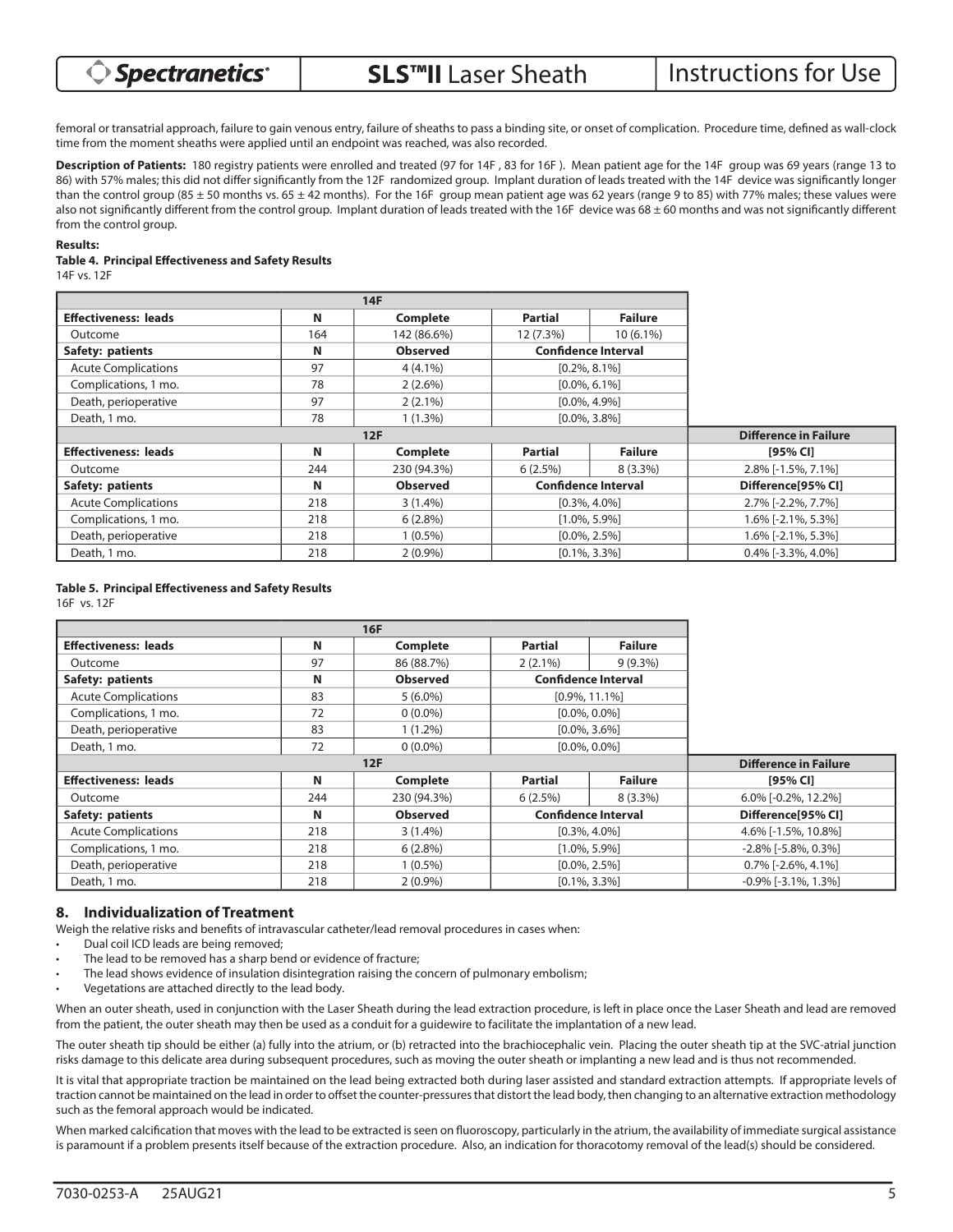The safety and effectiveness of the Laser Sheath has not been established for the following:

Patients with recent history of pulmonary embolus

Laser sheath advancement into the coronary sinus

## **9. Operator's Manual**

**Energy Parameters**

The devices described in this document can be operated within the following energy ranges on the CVX-300® or the Philips Laser System:

| <b>Device</b> | Fluence (mJ) | <b>Repetition Rate (Hz)</b> |  |  |
|---------------|--------------|-----------------------------|--|--|
| 4.25<br>╹∠    | $30 - 60$    | $25 - 40$                   |  |  |
| 14I           | $30 - 60$    | 25-40                       |  |  |
| 16F           | $30 - 60$    | 25-40                       |  |  |

Recommended calibration settings: 60 Fluence, 40 Hz.

The laser system will allow these devices to operate for a period of 10 seconds, after which a 5 second wait will be imposed before lasing can resume.

Spectranetics' SLS II Laser Sheath software requirements:

| <b>Laser System</b>                       | <b>Software</b>           | <b>Laser Sheath Maximum Rep Rate</b> |  |  |
|-------------------------------------------|---------------------------|--------------------------------------|--|--|
| CVX-300 <sup>®</sup> Excimer Laser System | V3.7XX / V3.8XX           |                                      |  |  |
| Philips Laser System                      | $V1.0$ (b5.0.3 and above) | 40 Hz                                |  |  |

#### **10. How Supplied**

#### **10.1 Sterilization**

**For single use only.** Do not re-sterilize and/or reuse.

The Spectranetics laser sheaths are supplied sterile. Sterility is guaranteed only if the package is unopened and undamaged.

#### **10.2 Inspection Prior to Use**

Before use, visually inspect the sterile package to ensure that seals have not been broken. All equipment to be used for the procedure, including the laser sheath, should be examined carefully for defects. Examine the laser sheath for bends, kinks or other damage. Do not use if it is damaged.

#### **11. Compatibility**

#### **Compatibility of Laser Sheath and Pacemaker/ICD Lead**

The table below shows the dimensional compatibility between the Laser Sheath, the Pacemaker/ICD Lead to be removed and the Outer Sheath. It is vital that the physician determines the maximum outside diameter (OD) of the lead before extraction with the laser sheath is attempted. This information should be obtained from the lead manufacturer.

| $ID = Inside Diameter$<br>$OD = Outside Diameter$ | 12F Laser Sheath    | 14F Laser Sheath    | 16F Laser Sheath    |
|---------------------------------------------------|---------------------|---------------------|---------------------|
| Model #                                           | 500-001             | 500-012             | 500-013             |
| Minimum Tip ID, in. / Fr /mm                      | 0.109 / 8.3 / 2.77  | 0.134 / 10.2 / 3.40 | 0.164 / 12.5 / 4.17 |
| Maximum Tip OD, in. / Fr / mm                     | 0.164 / 12.5 / 4.17 | 0.192 / 14.7 / 4.88 | 0.225 / 17.2 / 5.72 |
| Lead: Maximum OD, Fr / mm                         | 7.5/2.50            | 9.5 / 3.17          | 11.5 / 3.83         |
| Outer Sheath: Minimum ID, Fr/mm                   | 13/4.33             | 15.5 / 5.17         | 18.2 / 6.07         |

#### **12. Directions for Use**

#### **12.1 Procedure Set Up**

#### **Laser Sheath preparations:**

- 1. Using sterile technique, open the sterile package. Remove the packaging wedges from the tray and gently lift the device from the tray while supporting the proximal coupler.
- 2. Connect the proximal end of the device to the connector on the laser system.
- 3. Calibrate the Laser Sheath following the instructions in the "Operational Modes" section of the CVX-300® Operator's Manual (7030-0035 or 7030-0068) or the "Screen Guided Workflow" section of the Philips Laser System Operator's Manual (P018730).

#### **Patient preparations:**

- 1. Obtain a thorough patient history, including patient blood type. Appropriate blood products should be readily available.
- 2. Ascertain the manufacturer, model number and implant date of the catheter/lead to be removed. Perform radiographic/echocardiographic evaluation of catheter/lead condition, type and position.
- 3. Use a procedure room that has high quality fluoroscopy, pacing equipment, defibrillator, and thoracotomy and pericardiocentesis trays.
- 4. Prep and drape the patient's chest for possible thoracotomy; prep and drape the patient's groin for a possible femoral approach extraction procedure.
- 5. Establish back-up pacing as needed.
- 6. Have available additional Laser Sheaths, Outer Sheaths, locking stylets, stylets to unscrew active fixation leads, snares (femoral workstation) and any other accessory equipment deemed necessary.

#### **12.2 Clinical Technique**

- 1. Patients prepared for lead extractions are prepared for multiple approaches, including an emergency cardiac surgical procedure. Preparations may include: general endotracheal anesthesia or conscious sedation, shave and preparation of both the chest and groin areas, ECG monitoring, insertion of an arterial line and a Foley catheter, presence of instruments for pacing and defibrillation, an electrosurgical unit, and a sternal saw for emergencies.
- 2. A temporary pacing lead is inserted in all patients needing a pacemaker. An exception is made for patients with an implanted permanent pacemaker whose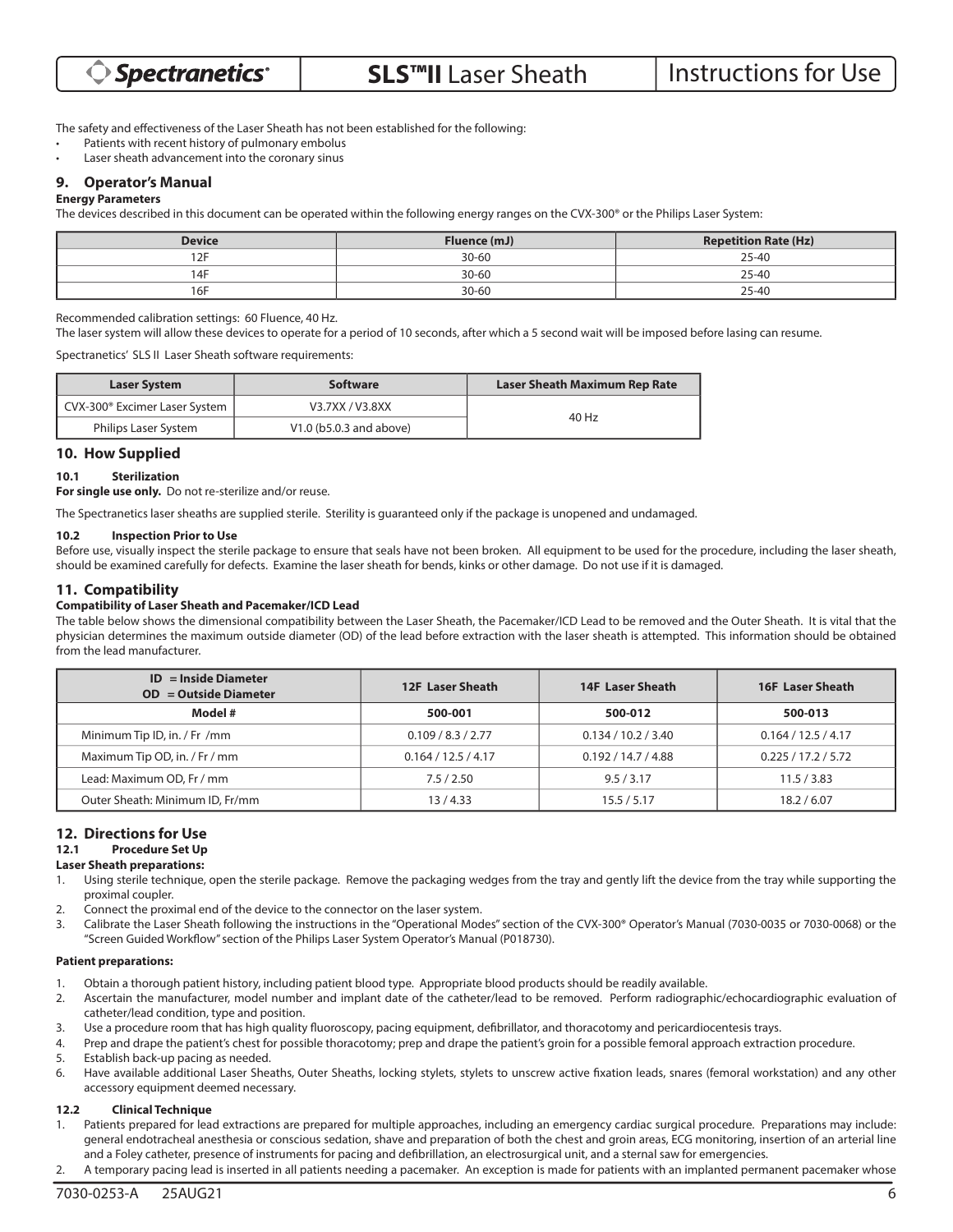**○ Spectranetics** 

leads are not to be extracted.

3. Fluoroscopy will be used to monitor all transvenous maneuvers.

- 4. Expose the proximal end of the lead. Debride overgrowth from the lead as required to expose the venous entry site. Sever the lead connector and remove the anchoring sleeve.
- 5. Insert and lock a locking stylet into the lead. Alternatively, a length of suture material approximately 60 cm long may be attached to the proximal end of the lead to act as a traction device.
- 6. Fill a sterile syringe with 10 cc of saline solution. Inject the saline into the inner lumen of the Laser Sheath. Using another 10 cc of saline, moisten the outer jacket of the laser sheath.
- 7. Place an outer sheath over the laser sheath.
- 8. Using a "Fish Tape" device, thread the handle of the traction device through the inner lumen of the Laser Sheath. Remove the "Fish Tape" after the traction device handle emerges from the proximal end of the laser sheath. Thread the proximal end of the lead into the inner lumen of the laser sheath.
- 9. Extraction technique:

PRECAUTION: When advancing a Laser Sheath or outer sheath around a bend, keep the point of the sheath's beveled tip oriented toward the inside of the bend.

PRECAUTION: As in all extraction procedures using a laser sheath, but particularly when removing dual coil ICD leads, maintain sturdy traction and a stable "rail" position with the lead while keeping coaxial alignment of the laser sheath and the bevel on the inside curvature of the SVC.

**PRECAUTION:** Before entering the SVC, stop to ensure sturdy traction and a stable "rail" are maintained.

- a. Using an "inchworm" technique, alternately advance the outer sheath and the laser sheath over the lead.
- b. Use the following guidelines to determine if a tissue obstruction is met:
	- The laser sheath will not advance into the vein.
	- The laser sheath bows outward slightly when longitudinal pressure is applied.
	- Fluoroscopy shows that the sheath tip does not advance relative to the lead body.
	- Fluoroscopy shows that the laser sheath tip is not caught on a lead electrode, a lead bend, or another lead.
- c. When an obstruction is met and the laser sheath cannot be advanced:
	- Use orthogonal fluoroscopic views to ensure that the tip of the laser sheath is aligned with the longitudinal axis of the lead.
	- Retract the outer sheath so that its distal end does not overlap the tip of the Laser Sheath. Press the laser sheath gently into the obstructing tissue.
	- Place the laser in READY mode. Depress the foot switch, activating the laser. While the laser is firing, use gentle pressure on the laser sheath to advance the device approximately 1 mm per second while applying equal and opposite traction to the traction device. If the laser sheath breaks through the obstruction during lasing, release the foot switch.

**PRECAUTION:** Advancing the laser sheath through moderately calcified tissue may require more pulses of laser energy than through fibrous scar overgrowth. Advance the outer sheath to the new position of the laser sheath.

PRECAUTION: Stop if not able to advance the laser sheath. Be prepared to upsize to a larger laser sheath, move to another lead, try a femoral approach or consider an open procedure. Also consider abandoning the procedure by leaving the lead in place and refer to a more experienced center.

- d. If the traction device unlocks its grip on the lead, it is necessary to remove the laser sheath and outer sheath, and apply a new traction device, before proceeding again with the laser sheath.
- e. Advance the outer sheath and laser sheath to the desired location on the lead, as described in 9 (a-c) above. Do not advance the laser sheath any closer than 1 cm from the lead tip. Do not lase at the myocardium to free the lead tip.
- f. If necessary, use countertraction, using the outer sheath and the traction device, to free the lead tip from the heart wall.

10. Withdrawal of the laser sheath and outer sheath can be accomplished at any time during the procedure. If the lead is free, it should be drawn into the laser sheath before the lead, the laser sheath, and the outer sheath are removed from the body.

PRECAUTION: If the Laser Sheath is removed from the body for any reason, thoroughly clean the device shaft, inner lumen and tip with saline to remove particles and prevent blood from sticking.

PRECAUTION: If the Laser Sheath becomes kinked or damaged during use as evidenced by fluoroscopy, it is recommended to discontinue use of the device. Weigh the relative risks and benefits of device removal versus continued use.

#### **12.3 Physician Training**

Physician training in use of the Laser Sheath and CVX-300® Excimer Laser System or the Philips Laser System should include:

- Classroom training in laser safety and physics;
- A didactic presentation of laser operation followed by a demonstration of the laser system;
- Hands-on training in the use of the laser system in lead removal;
- Observation of the removal of at least two leads with the Laser Sheath performed by an experienced Laser Sheath user;
- Removal of at least two leads in the presence of a second physician experienced in lead removal techniques and a fully trained Spectranetics representative.
- HRS<sup>3</sup> and EHRA<sup>4</sup> recommendations for complication management

# **13. Manufacturer's Limited Warranty**

Manufacturer warrants that the SLS II is free from defects in material and workmanship when used by the stated "Use By" date. Manufacturer's liability under this warranty is limited to replacement or refund of the purchase price of any defective unit of the SLS II. Manufacturer will not be liable for any incidental, special, or consequential damages resulting from use of the SLS II. Damage to the SLS II caused by misuse, alteration, improper storage or handling, or any other failure to follow these Instructions for Use will void this limited warranty. **THIS LIMITED WARRANTY IS EXPRESSLY IN LIEU OF ALL OTHER WARRANTIES, EXPRESS OR IMPLIED, INCLUDING THE IMPLIED WARRANTY OF MERCHANTABILITY OR FITNESS FOR A PARTICULAR PURPOSE.** No person or entity, including any authorized representative or reseller of Manufacturer, has the authority to extend or expand this limited warranty and any purported attempt to do so will not be enforceable against the Manufacturer. This limited warranty covers only the SLS II. Information on Manufacturer's warranty relating to the CVX-300® Excimer Laser System or the Philips Laser System can be found in the documentation relating to that system.

<sup>&</sup>lt;sup>3</sup> Wilkoff B.L., et al. Transvenous Lead Extraction: Heart Rhythm Society Expert Consensus on Facilities, Training, Indications, and Patient Management. Heart Rhythm. **July 2009.**

**<sup>4</sup> Deharo J.C., et al. Pathways for training and accreditation for transvenous lead extraction: a European Heart Rhythm Association position paper. Europace (2012) 14, 124-134.**